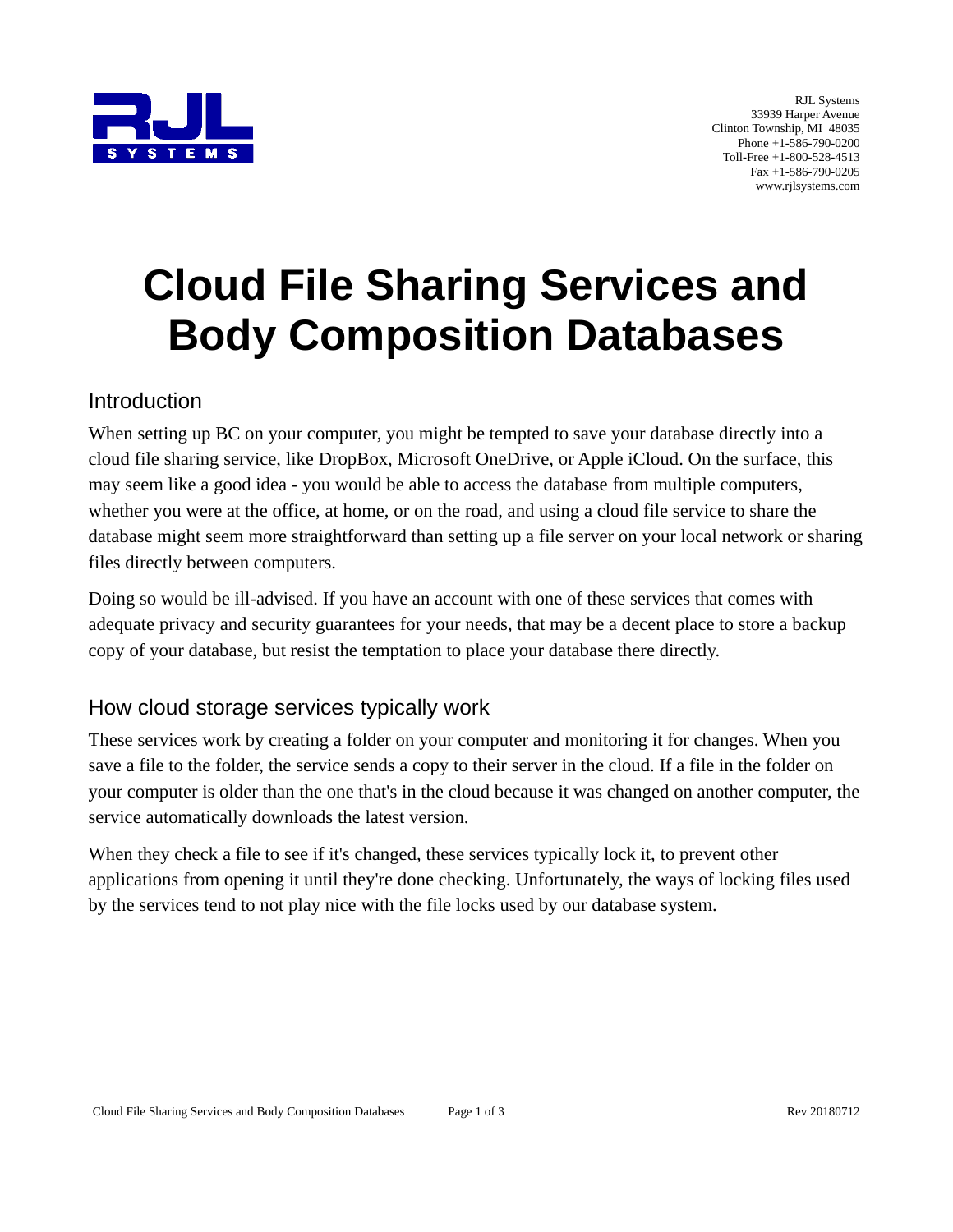## What could possibly go wrong?

Everything may seem to work just fine for quite a while, but it is likely only a matter of time before something goes wrong. When it does, these are the most likely issues that may occur:

1. When you change a file in a cloud folder, there is a delay between when you make your change and when the version in the cloud gets updated. Then there is another delay between when that update happens and any copies of that file on other people's computers gets updated.

Because of these delays, if two people are accessing the same database, and they both save tests at nearly the same time, it is possible that only one person's changes are kept.

- 2. Because of incompatabilities between the way the cloud services interact with files and BC, it is possible for the database to reach a state where BC can no longer save data to it, but can still read records that have already been saved, and generate reports.
- 3. The cloud service could not only prevent BC from being able to write to the database, but prevent it from reading from it as well.
- 4. In some cases, it is possible that BC and the cloud service interact with each other in such a way as to completely corrupt the database file, resulting in a total loss of the data.

## What you should do

In short, copy or move your database to a folder that is not managed by the cloud file service. Follow these steps:

- 1. If the BC program is currently open, close it.
- 2. Open your computer's file browser dialog. (eg: Windows Explorer, or Finder on Mac)
- 3. Browse to the folder your database is currently saved in.
- 4. Select the database file. Either right-click on it and select copy, or select copy from the window's menu bar.
- 5. Browse to some location outside of any cloud sharing service. Your documents folder is a good choice. If you are sharing the database with multiple people who use different login accounts on the computer, your computer may have a location set up for that purpose. (For example, C:\Users\Public\ on Windows) You may create a new folder if desired.
- 6. Paste the database file into its new location.